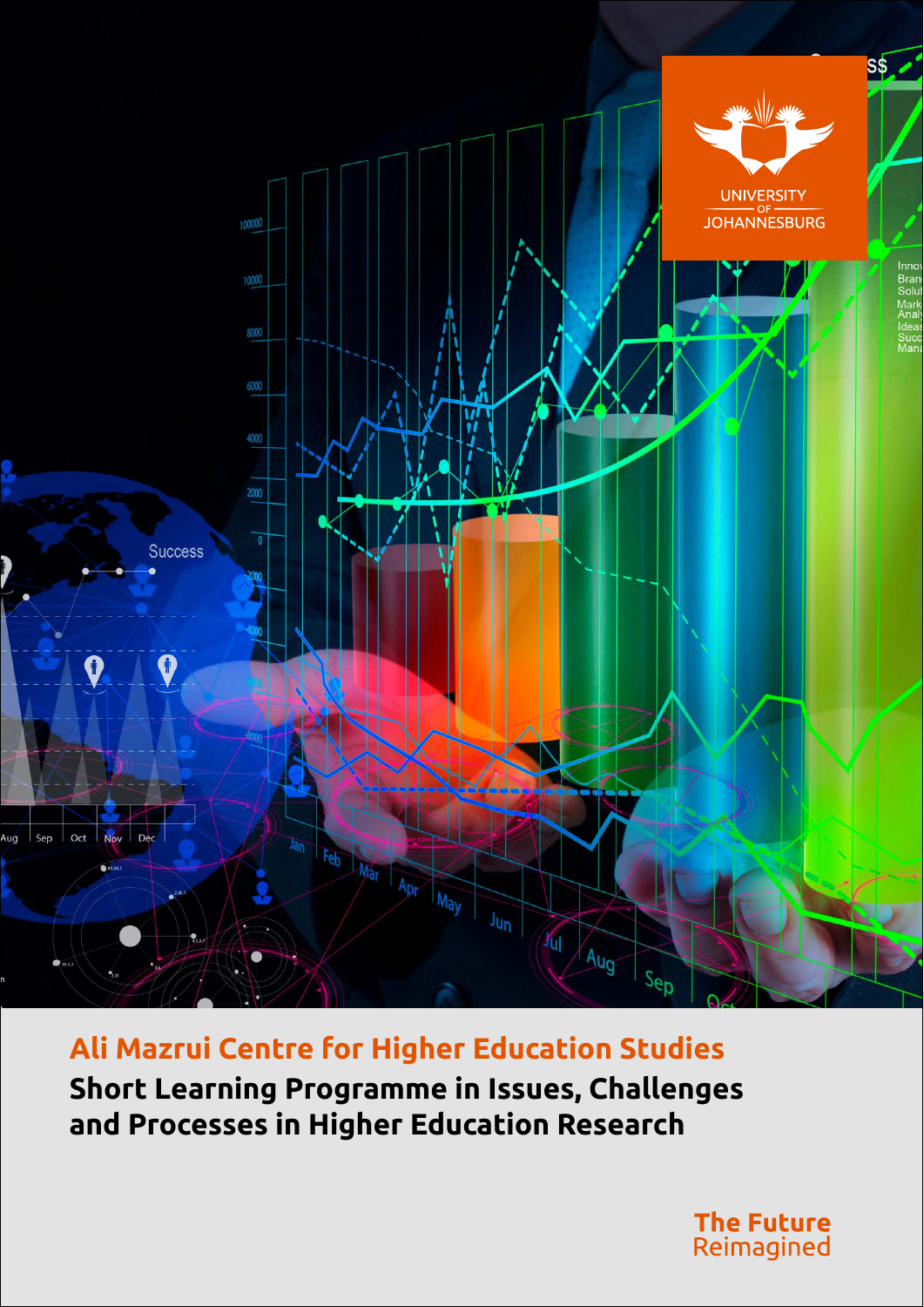## **The Programme**

The Faculty of Education of the University of Johannesburg is offering a Short Learning Programme in Issues, Challenges and Processes in Higher Education Research. Successful candidates qualify for a certificate from the University of Johannesburg or for a credit bearing online module that will articulate towards a Master's degree in Higher Education Studies subject to approval by the Council on Higher Education (CHE).

The purpose of this Short Learning Programme (SLP) is to provide students with the necessary training on qualitative and quantitative research methods, including competence in the use of appropriate statistical analysis. It aims at providing a comprehensive understanding of the various methodological challenges of doing empirical research in higher education studies, drawing inferences from qualitative, quantitative and mixed methods. The course introduces students to the fundamentals of multi-level policy analysis, system approaches, thematic designs and various research designs for conducting meaningful inquiry and investigation in higher education research. Students will gain an overview of research intent and design, methodology and technique, format and presentation, and data management and analysis informed by commonly used statistical methods, which include discussions on sampling techniques, data collection techniques, literature review, and scholarly writing.

#### **Programme Content**

The programme covers the following topics:

#### **1. Introduction to research**

The role of research, research process overview and research paradigms. This section covers the philosophies and the paradigms of research. It provides an introduction to qualitative, quantitative and mixed methods as well as relevant ethical issues in research.

#### **2. Problems and hypotheses**

Defining the research problem, formulation of the research hypotheses, research questions. This thematic section discusses the process of formulating hypothesis, a research problem, research questions and assesses the appropriateness of different kinds of research designs and methodology.

#### **3. Research design and methods of data collection**

This section covers the various research design methods, field research, survey research, data collection methods, data collection instruments (building questionnaires, interview guides, etc.), as well as choosing appropriate data analysis techniques in qualitative and quantitative research and conduct analysis.

#### **4. Sampling techniques**

This section discusses the nature of sampling, probability sampling design, nonprobability sampling design, determination of sample size and fundamentals techniques in statistical analysis.

#### **5. Analysis of data and report generation/writing**

This section highlights the different data analysis techniques, including multi-level policy analysis, system approaches, and thematic designs. It also covers report writing processes, reference and citation styles, structuring academic writings and discussion of results.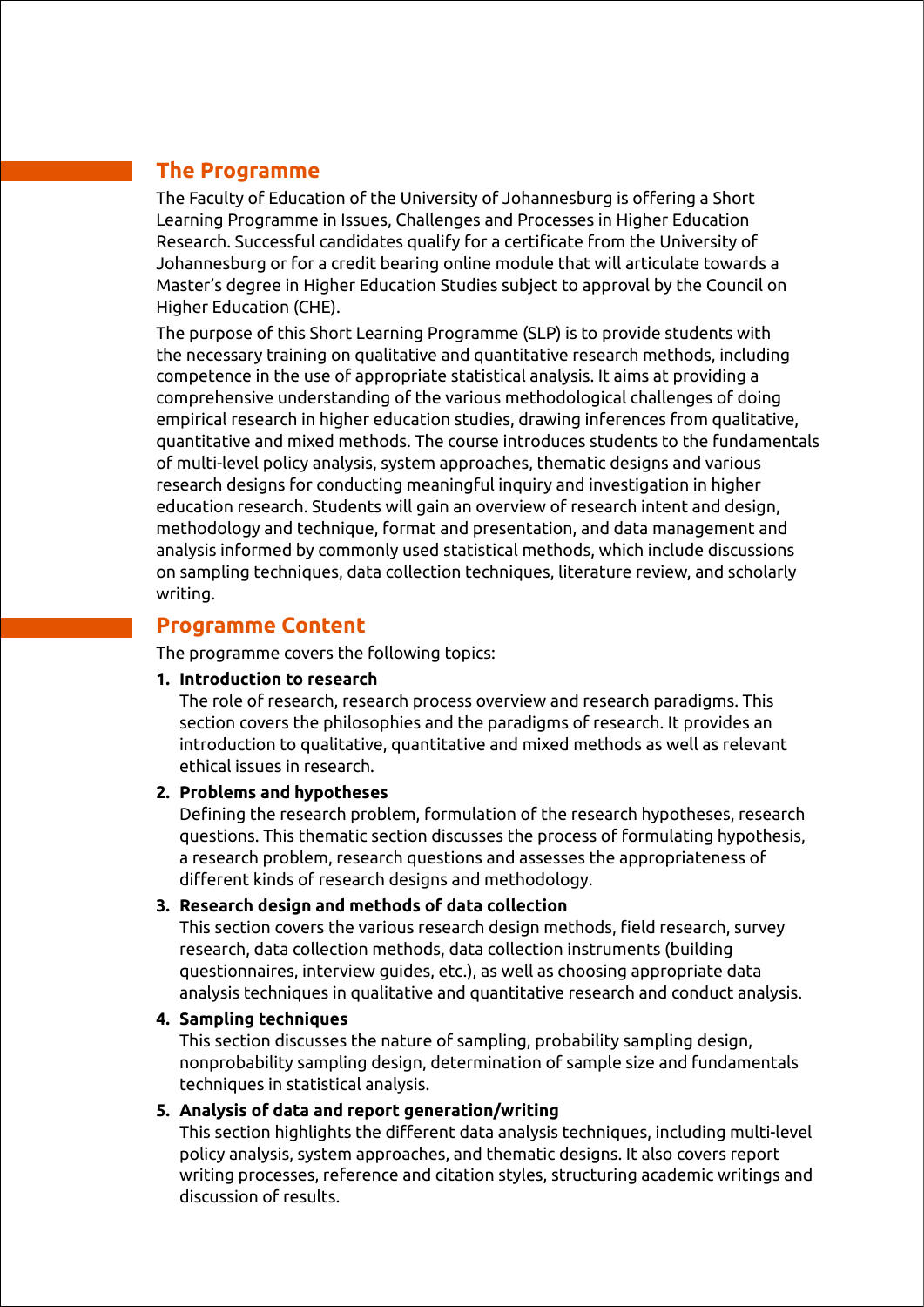## **Programme Leader**

Dr Logan Govender

## **Who Should Attend**

The course will be valuable for students in their career as educator, researcher, policy advisor and advocator. They will add value to the education sector, contributing to crucial debates and initiatives that have a direct bearing on the developments and policy processes of the tertiary sector. Students will be professionally fit to critically engage in both theoretical and policy dialogues on higher education issues. Moreover, they will benefit the society at large by extending their critical thinking and problem-solving skills to their various workplaces, in building visionary educational communities.

### **When**

The first intake for this Programme is in July 2022.

# **Admission Requirements**

Prospective candidates will need to have obtained a previous qualification with honours or a postgraduate diploma in the field of Education, Social Science or related fields as per the National Qualifications Framework (NQF) Level 8 qualification (or equivalent) to be admitted to the programme.

A minimum of 65% completion in the approved honours or a postgraduate diploma or the equivalent is also required.

Prior learning will be recognised as an integral part of education and academic practice if the candidate has a basic and general understanding and knowledge about the field of Education.

# **Mode of Delivery**

Online interactive platforms will be used. Course coordinators and presenters will engage students through utilising not only the UJ Learning Management System but also through other webinar platforms, including Zoom, social media chat rooms and online calls.

### **Assessment and Outcome**

Participation in online discussion forums and webinars, written assignment(s) and written examination.

Outcome: Successful students will receive a certificate from the University of Johannesburg or qualify for a credit bearing online module that will articulate towards a Master's degree in Higher Education Studies (as per university rules).

### **Duration**

6 months

**Cost**

R3500.00